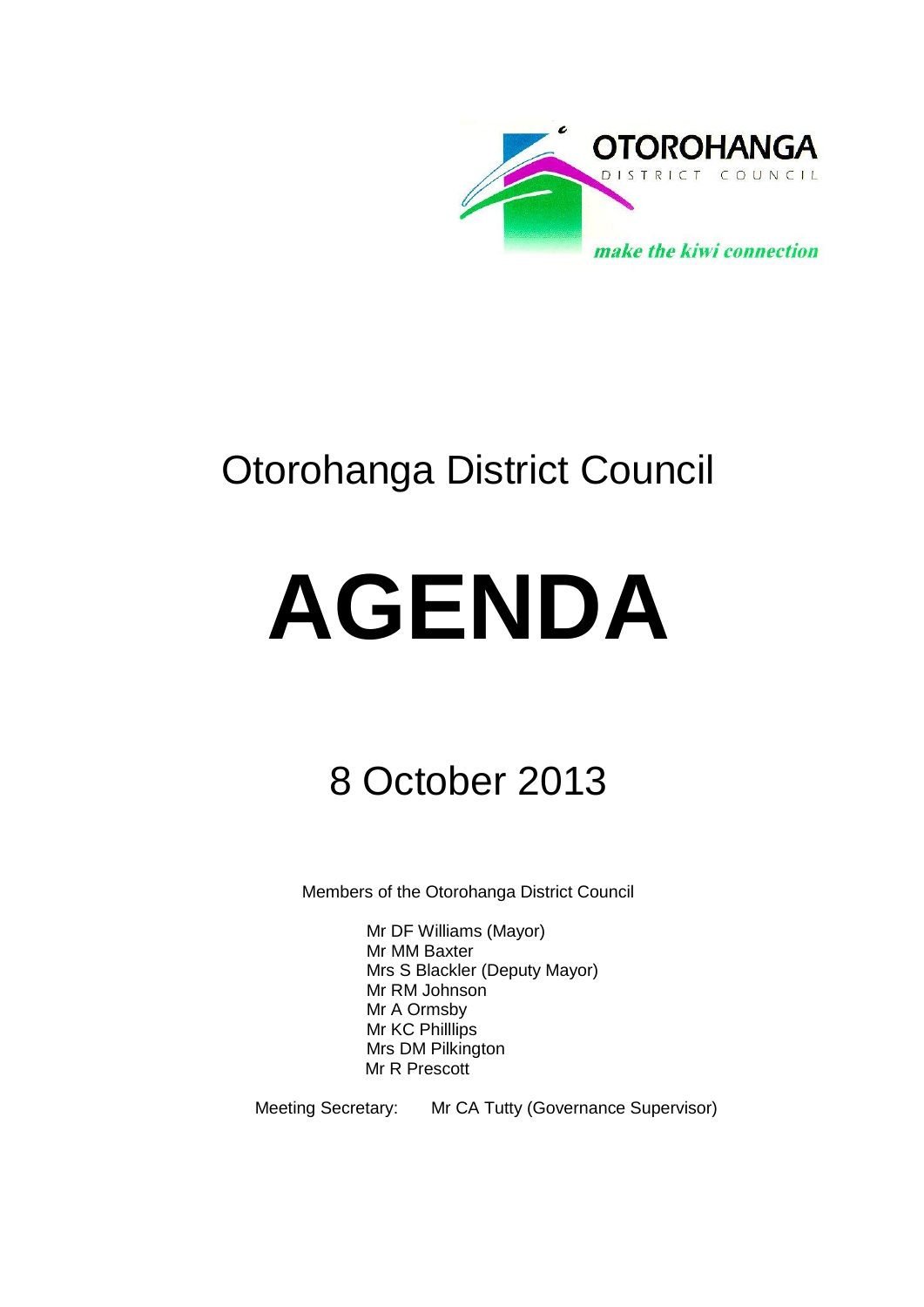#### **OTOROHANGA DISTRICT COUNCIL**

8 October 2013

Notice is hereby given that an ordinary meeting of the Otorohanga District Council will be held in the Council Chambers, Maniapoto St, Otorohanga on Tuesday 8 October 2013 commencing at 10.00am.

30 September 2013

#### **DC Clibbery CHIEF EXECUTIVE**



#### *9.30am Citizenship Ceremony morning tea*

| <b>ITEM</b>                                       | <b>PRECIS</b>                                                                                 | <b>PAGE</b> |
|---------------------------------------------------|-----------------------------------------------------------------------------------------------|-------------|
| <b>PRESENT</b>                                    |                                                                                               | 1           |
| IN ATTENDANCE                                     |                                                                                               | 1           |
| <b>APOLOGIES</b>                                  |                                                                                               | 1           |
| <b>OPENING PRAYER</b>                             |                                                                                               |             |
| <b>ITEMS TO BE CONSIDERED IN GENERAL BUSINESS</b> |                                                                                               |             |
| CONFIRMATION OF MINUTES - 17 SEPTEMBER 2013       |                                                                                               | 1           |
| <b>REPORTS</b>                                    |                                                                                               | 1           |
| Item $393$                                        | OTOROHANGA COMMUNITY BOARD MINUTES 12 SEPTEMBER 2013                                          | 1           |
| Item $394$                                        | KAWHIA COMMUNITY BOARD MINUTES FOR 20 & 26 SEPTEMBER 2013                                     | 2           |
| Item $395$                                        | ENVIRONMENTAL HEALTH OFFICER/LIQUOR LICENSING INSPECTOR'S<br>REPORT FOR JULY - SEPTEMBER 2013 | 3           |
| Item $396$                                        | DECISION OF HEARINGS COMMITTEE ON AWATANE ROAD QUARRY -<br>RM130016                           | 5           |
| Item $397$                                        | AMENDMENT TO LIQUOR CONTROL BYLAW                                                             | 6           |
| Item $398$                                        | DRAFT ANNUAL REPORT TO 30 JUNE 2013                                                           | 15          |
| <b>GENERAL</b>                                    |                                                                                               | 15          |
|                                                   |                                                                                               |             |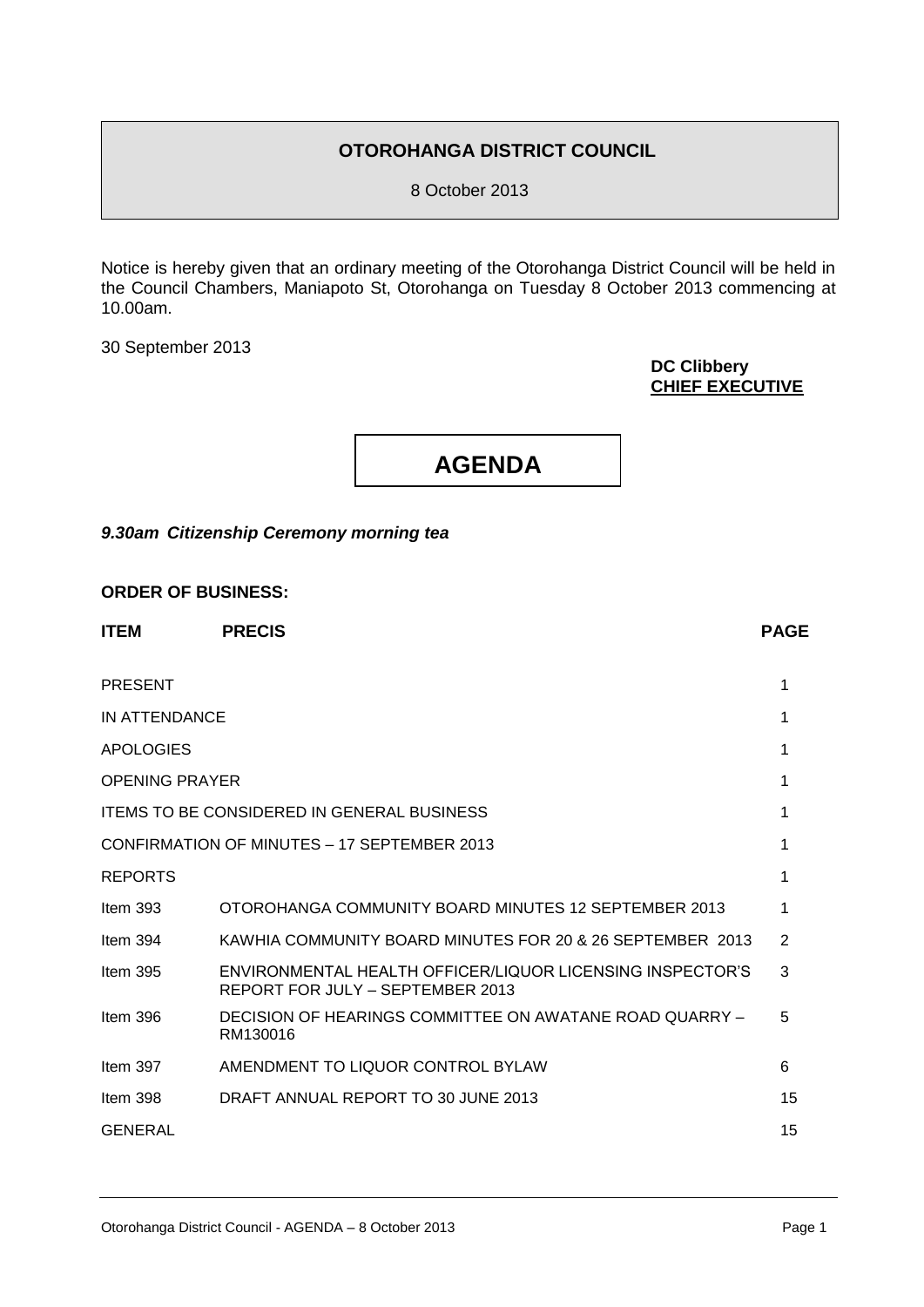**PRESENT IN ATTENDANCE APOLOGIES OPENING PRAYER ITEMS TO BE CONSIDERED IN GENERAL BUSINESS CONFIRMATION OF MINUTES – 17 SEPTEMBER 2013 REPORTS Item 393 OTOROHANGA COMMUNITY BOARD MINUTES 12 SEPTEMBER 2013 To: His Worship the Mayor and Councillors Otorohanga District Council From: Governance Supervisor Date: 8 October 2013** 

#### **Executive Summary**

Minutes of the meeting of the Otorohanga Community Board held on 12 September 2013 as circulated.

#### **Staff Recommendation**

It is recommended that:

The minutes of the meeting of the Otorohanga Community Board held on 12 September 2013 be received.

#### **CA Tutty GOVERNANCE SUPERVISOR**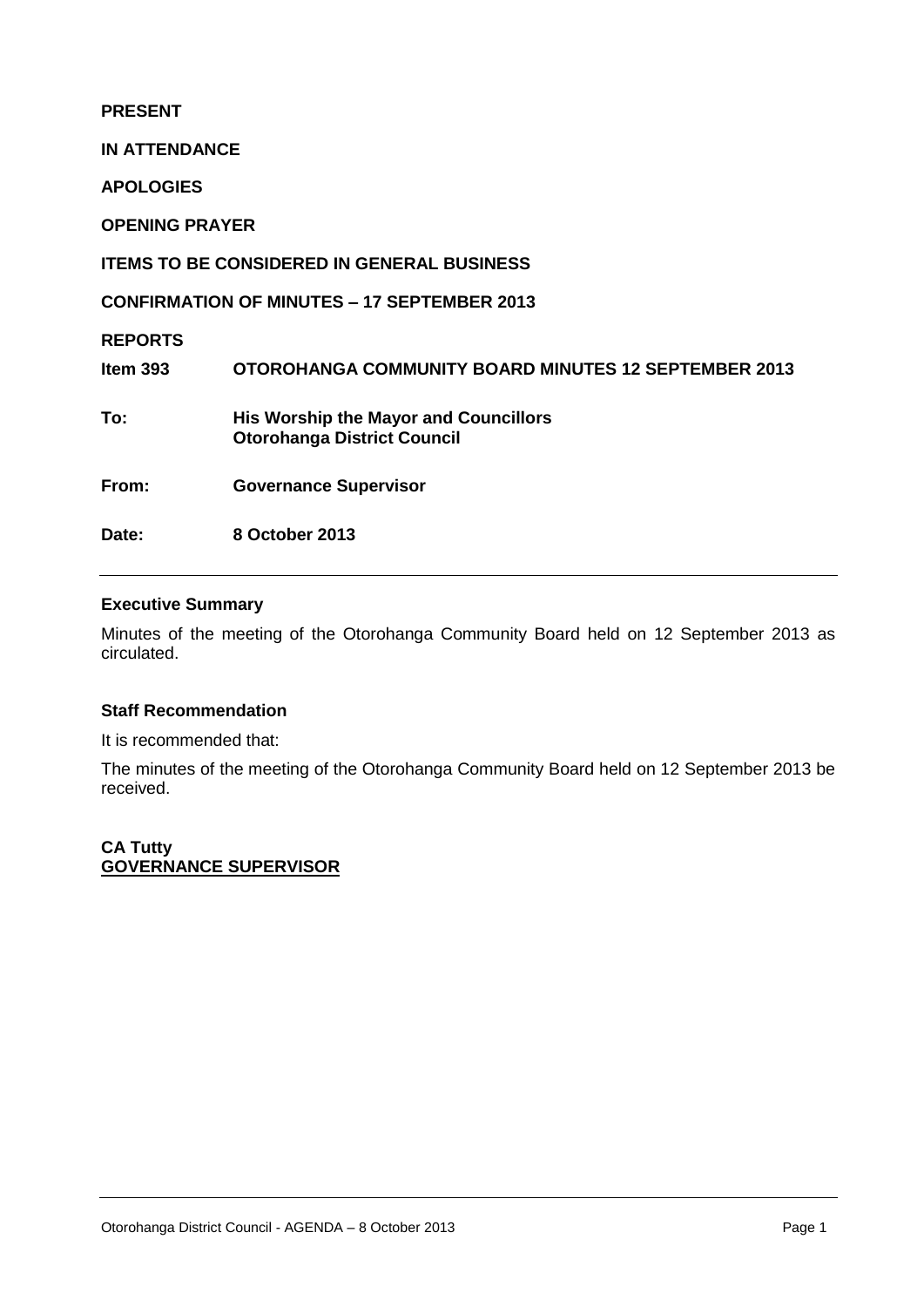| Item $394$ | KAWHIA COMMUNITY BOARD MINUTES FOR 20 & 26 SEPTEMBER 2013                          |
|------------|------------------------------------------------------------------------------------|
| To:        | <b>His Worship the Mayor and Councillors</b><br><b>Otorohanga District Council</b> |
| From:      | <b>Governance Supervisor</b>                                                       |
| Date:      | 8 October 2013                                                                     |

#### **Executive Summary**

Minutes of the meetings of the Kawhia Community Board held on 20 & 26 September 2013 as circulated.

#### **Staff Recommendation**

It is recommended that:

The minutes of the meetings of the Kawhia Community Board held on 20 & 26 September 2013 be received.

#### **CA Tutty GOVERNANCE SUPERVISOR**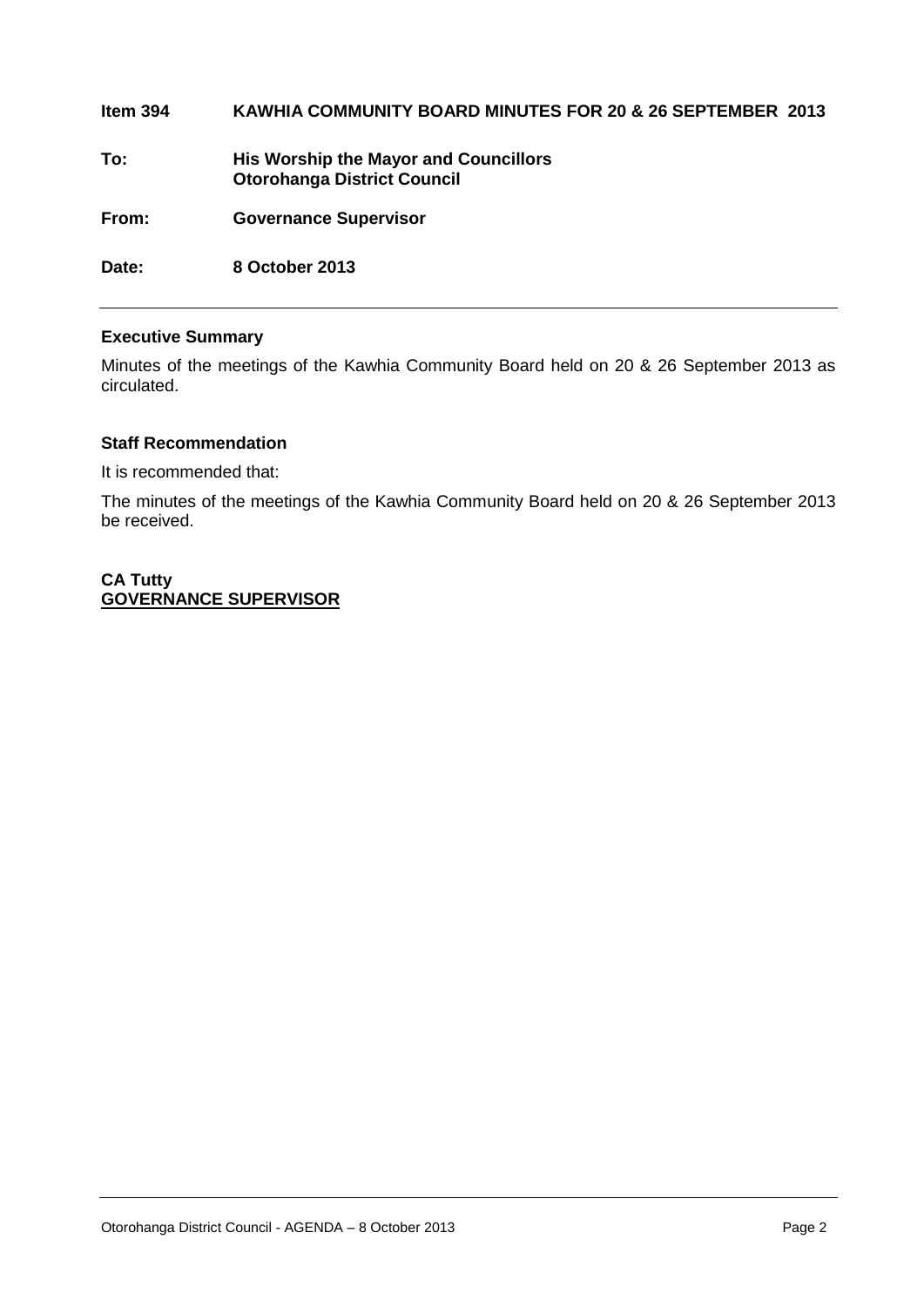### **Item 395 ENVIRONMENTAL HEALTH OFFICER/LIQUOR LICENSING INSPECTOR'S REPORT FOR JULY – SEPTEMBER 2013**

**To: His Worship the Mayor and Councillors Otorohanga District Council**

**From: Environmental Health Officer / Liquor Licensing Inspector**

**Date: 8 October 2013**

#### **Relevant Community Outcomes**

- The Otorohanga District is a safe place to live
- Ensure services and facilities meet the needs of the Community
- Promote the local economy and opportunities for sustainable economic development
- Manage the natural and physical environment in a sustainable manner

#### **Executive Summary**

The Environmental Health Officer / Liquor Licensing Inspector's report for the three month period 1 July to 30 September 2013

#### **Staff Recommendation**

It is recommended that:

That the Environmental Health Officer / Liquor Licensing Inspector's report for July 2013 to September 2013 be received.

#### **Report Discussion**

#### **Notifiable Diseases**

Spring calving is the time of the year when there is an increase in notifications of enteric diseases, particularly campylobacter and cryptosporidiosis. Most being notified are one to five year old children living on dairy farms.

One reason that we investigate cases is to stop the spread of the diseases, particularly in preschool and day care facilities. At risk contacts such as food handlers are put off work until cleared. The investigation often gives us an opportunity to discuss water supplies with rural households, especially with cryptosporidiosis which can be water borne from unprotected supplies.

#### **Liquor**

Councillors will have been hearing submissions to the Otorohanga Local Alcohol Policy in the last few days and are therefore fully acquainted with the progress of this policy.

This Council, along with Waitomo District Council and Health Waikato, will be conducting a training course on the new Act for licensees and managers towards the end of October, to bring them up to speed with the changes in the legislation so they will be ready for the full implementation of the Sale of Alcohol Act 2012.

#### **Liquor Licensing Statistics**

| $\bullet$ On Licences - New |  |
|-----------------------------|--|
| Renewals                    |  |
| • Off Licences - New        |  |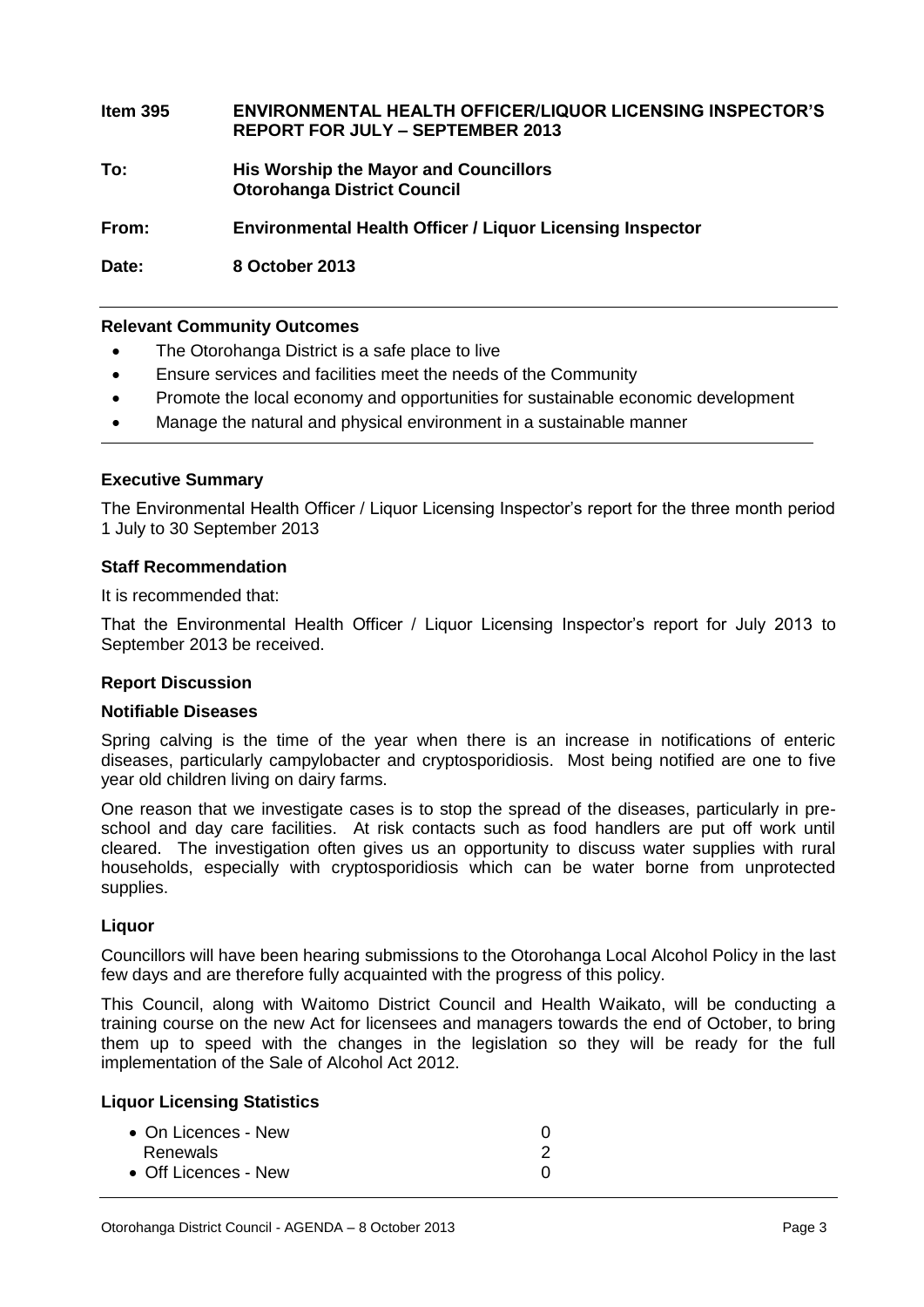| Renewals                      |    |
|-------------------------------|----|
| • Club Licences - New         |    |
| Renewals                      |    |
| • Managers Certificates - New |    |
| Renewals                      | 10 |
| • Special licences            | 3  |
| • Temporary Licence           |    |

#### **Bryan Faris ENVIRONMENTAL HEALTH OFFICER / LIQUOR LICENSING INSPECTOR**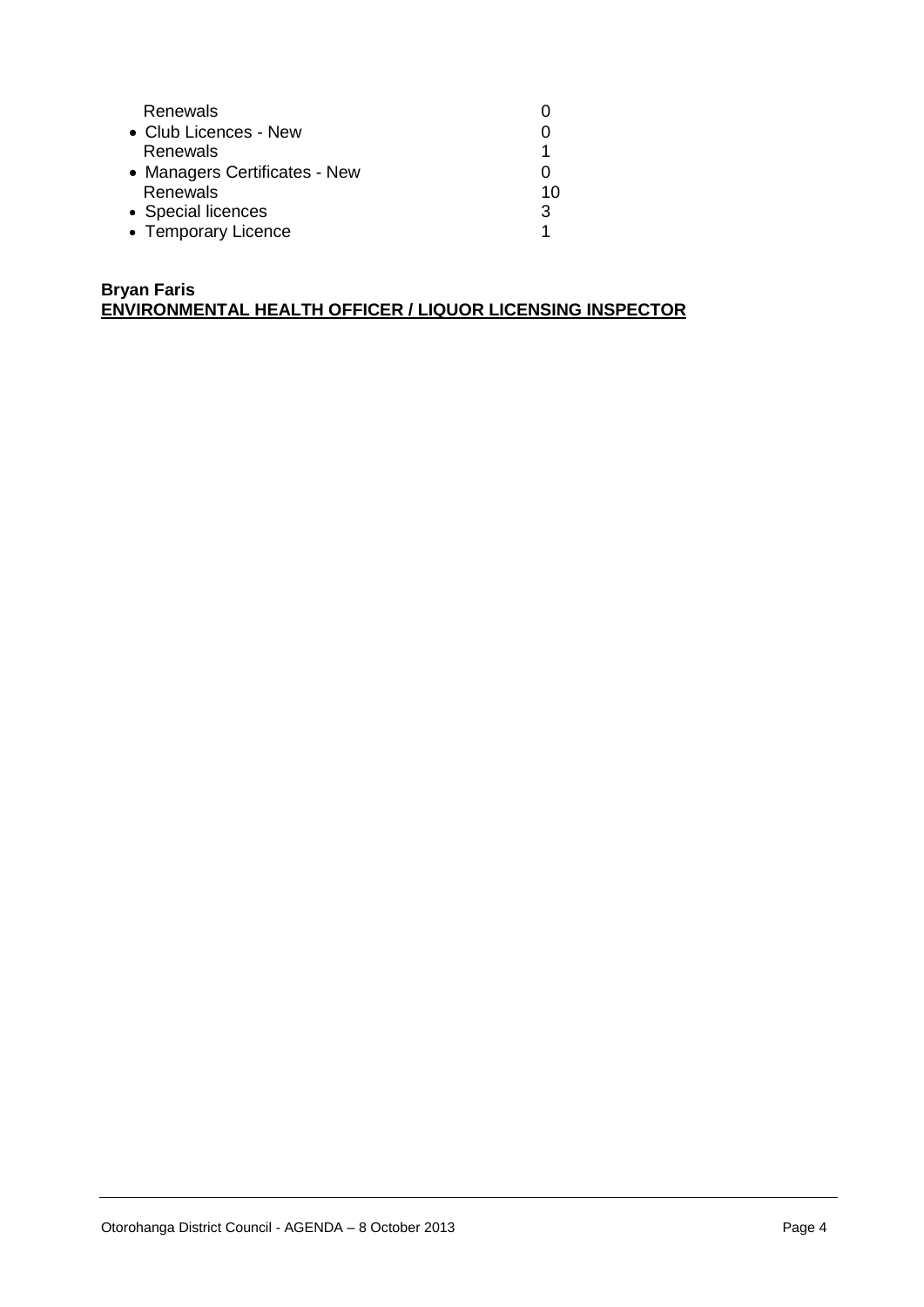**Item 396 DECISION OF HEARINGS COMMITTEE ON AWATANE ROAD QUARRY – RM130016 To: Otorohanga District Council From: Environmental Services Manager**

**Date: 8 October 2013**

#### **Relevant Community Outcomes**

- The Otorohanga District is a safe place to live
- Ensure services and facilities meet the needs of the Community
- Manage the natural and physical environment in a sustainable manner
- Recognise the importance of the Districts rural character

#### **Executive Summary**

On Thursday 3 October the Hearings Committee heard submissions on a limited notified Resource Consent application to establish a quarry at Awatane Road. The decision of the Committee is attached under separate cover.

#### **Staff Recommendation**

It is recommended that:

The report be received.

#### **Report Discussion**

The Hearings Committee comprised of His Worship the Mayor, Councillor Blackler and Councillor Baxter heard submissions on a proposal to establish a quarry at Awatane Road. There was a presentation by a neighbour who opposes the quarry and a summary of the application by the consultants acting for the applicant. The decision of the Hearings Committee is attached under separate cover. Once the report has been received the decision will be notified to all the parties.

#### **Andrew Loe ENVIRONMENTAL SERVICES MANAGER**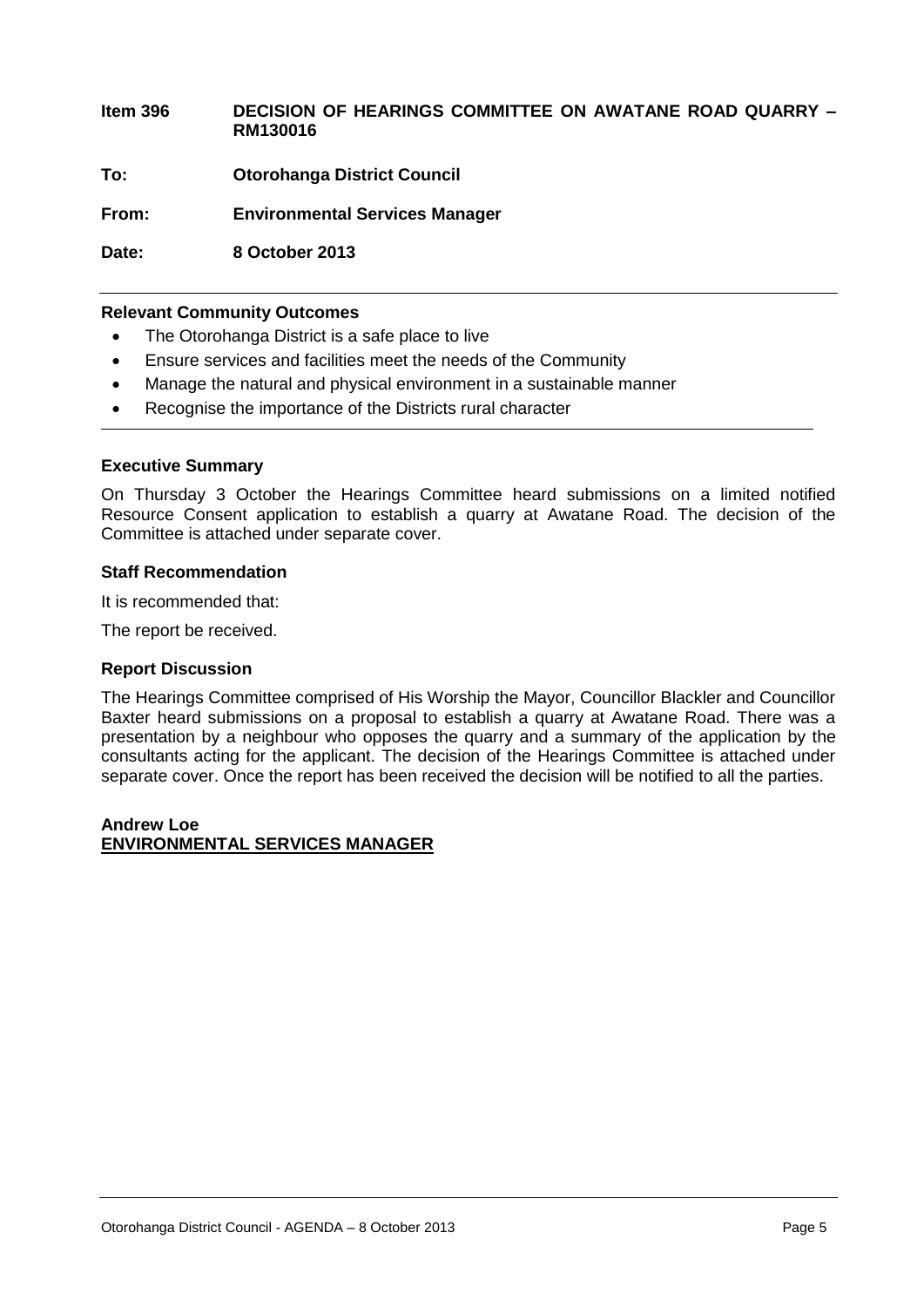| Item 397 | AMENDMENT TO LIQUOR CONTROL BYLAW     |
|----------|---------------------------------------|
| To:      | <b>Otorohanga District Council</b>    |
| From:    | <b>Environmental services manager</b> |
| Date:    | 8 October 2013                        |
|          |                                       |

#### **Relevant Community Outcomes**

- The Otorohanga District is a safe place to live
- Ensure services and facilities meet the needs of the Community

#### **Executive Summary**

A proposal to amend Council's Liquor Control Bylaw 2007 by extending the period of the liquor ban to include all of the summer holiday period up to and including Waitangi Day.

#### **Staff Recommendation**

It is recommended that:

- 1. The report be received.
- 2. Otorohanga District Council amend the Liquor Control Bylaw 2007 by extending the current liquor ban to cover the period from Christmas Eve through to and including Waitangi Day.
- 3. The proposed amendment contained in the Statement of Proposal be approved by Council for notification in accordance with the Special Consultative Procedure of the Local Government Act 2002.

#### **Report Discussion**

The assault of a Police Officer in Kawhia earlier this year has led to the community giving consideration to means by which a repeat of such an event could be prevented.

Amongst the means that have been considered is an extension of the seasonal liquor ban in Kawhia and Aotea, though amendments to the existing Liquor Control Bylaw.

Feedback from community meetings following the assault was that there was support for extending the existing restrictions on the bringing, possession and consumption of liquor in public places within the community to give them year-round effect.

This apparent view of the community was supported by the Kawhia Community Board at it's meeting on 24 May 2013 when they recommended that amendment of the existing bylaw to provide a permanent 365 day per year restriction be approved by Council.

Council subsequently agreed, at its meeting of 16 July 2013, that the amendment of the Bylaw to this effect be approved by Council for notification in accordance with the Special Consultative Procedure of the Local Government Act 2002.

Submissions on the proposal closed on 30 August 2013, with sixteen submissions received. These submissions were discussed by Council at its meeting of 17 September 2013. The submissions indicated mixed views amongst the community, including a significant element of opposition.

Council, in its deliberation on the submissions was mindful that the proposal to amend the bylaw had originated not from Councillors or Council staff, but from an apparent very broadly expressed desire for such change by the Kawhia/Aotea Community, but the extent of opposition reflected in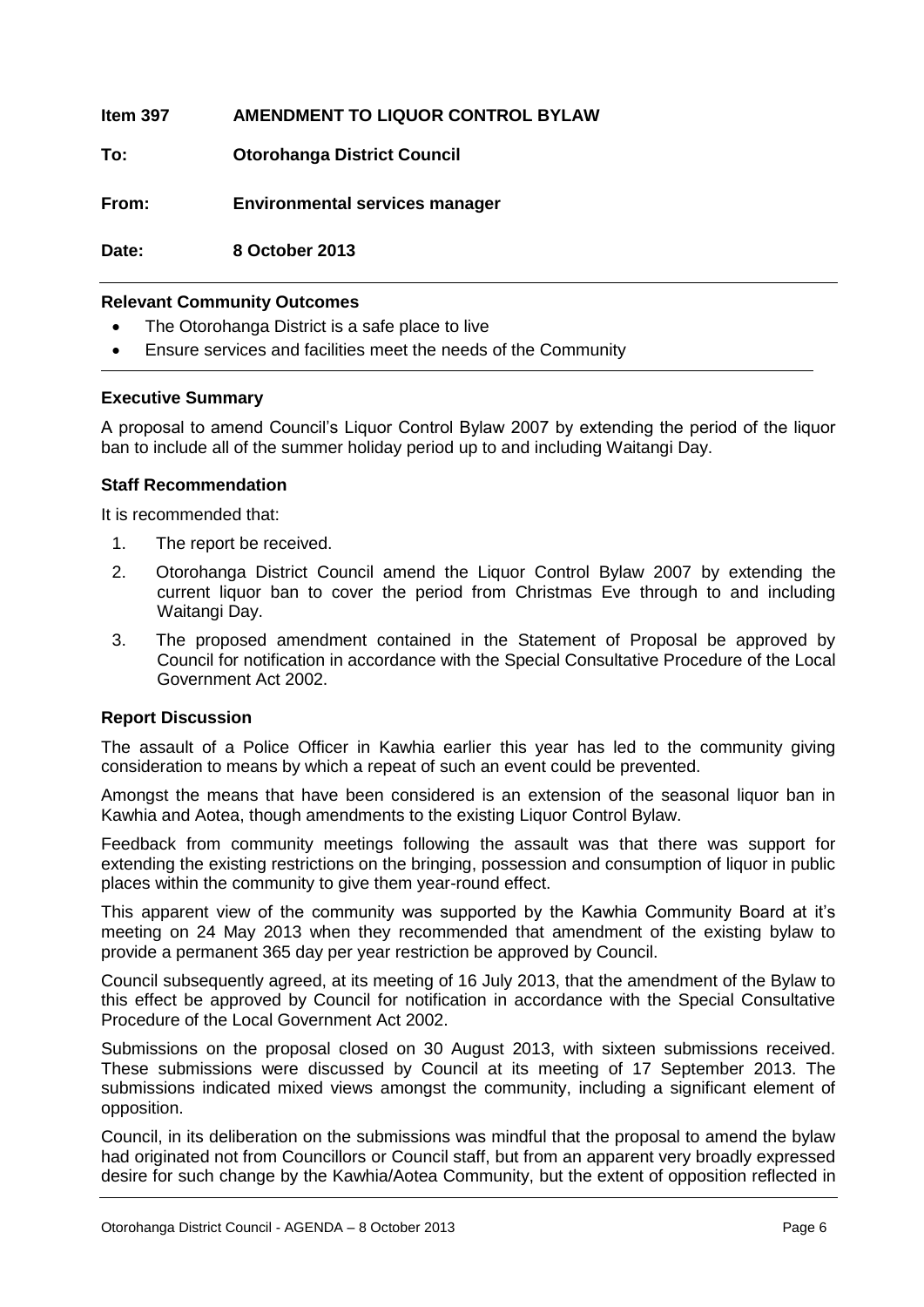the submissions indicated that the views of the community were not as clear as was initially believed.

As such Council, whilst recognising that an issue exists that warrants consideration being given to revision of the Liquor Control Bylaw, did not believe that the proposed amendment was appropriate, and resolved that the matter should be referred back to the Kawhia Community Board to explore the potential for an alternative more appropriate amendment.

The KCB subsequently discussed this matter at their meeting of 20 September 2013, and agreed that those parties who had made submissions on the proposed amendment to the bylaw should be invited to a meeting with the KCB on the evening of 26 September 2013, for the purpose of exploring potential alternative amendments to the bylaw that might be generally acceptable to the Community.

#### **Meeting with Submitters**

At this meeting on 26 September the decision made by Council to not approve the previously proposed amendment was explained, and that Council and the KCB wished to explore potential alternative amendments and that there was some urgency for the process to be advanced if any changes to the bylaw were to be made in time for the forthcoming summer season.

It was stated that the KCB believed that a potential alternative amendment might take the form of keeping the existing starting date for the restriction, but extending the finishing date.

There was general discussion of the benefits of any such restrictions, and a range of views were expressed ranging from a belief that the status quo should be retained, through to a continuing strong desire for a year-round permanent restriction.

It was stressed that the outcome of this meeting would not dictate what if any changes would be made to the bylaw, and that any subsequent proposal would be subject to a further public consultation process, but what was sought from submitters was guidance on changes to the bylaw that might have either general public support or at least a lack of widespread objection.

Those present were also advised that the bylaw could in future be revised at any time if it was perceived that changes implemented were not effective or otherwise problematic.

Whilst there were clearly differing degrees of willingness amongst individuals to compromise, the general feeling of the meeting was judged to be that the most appropriate alternative proposal that might be explored is a modest extension of the current restriction period, to continue from the existing start date of 23 December, through to the conclusion of the following Waitangi Day, which is on 6 February.

Though this is a much lesser degree of restriction than the previously proposed year round ban, it was believed that it would be beneficial in providing some greater control on public behaviour during the typical peak summer holiday period in Kawhia/Aotea, when there may be greater potential for alcohol related disorder.

#### **Special Meeting of KCB**

A special meeting of the KCB was convened immediately after the meeting with submitters, solely for the purpose of reflecting the outcome of the discussion with submitters as a formal recommendation to Council that would enable consideration of revised amendments to the Bylaw to proceed.

A copy of the minutes of this meeting are attached under cover.

The resolution agreed was:

*'That it be recommended to Council that the ODC Liquor Control Bylaw be amended to extend the period of restriction in the Kawhia/Aotea area to that from 4.00pm on 23 December to the conclusion of the following Waitangi Day.'*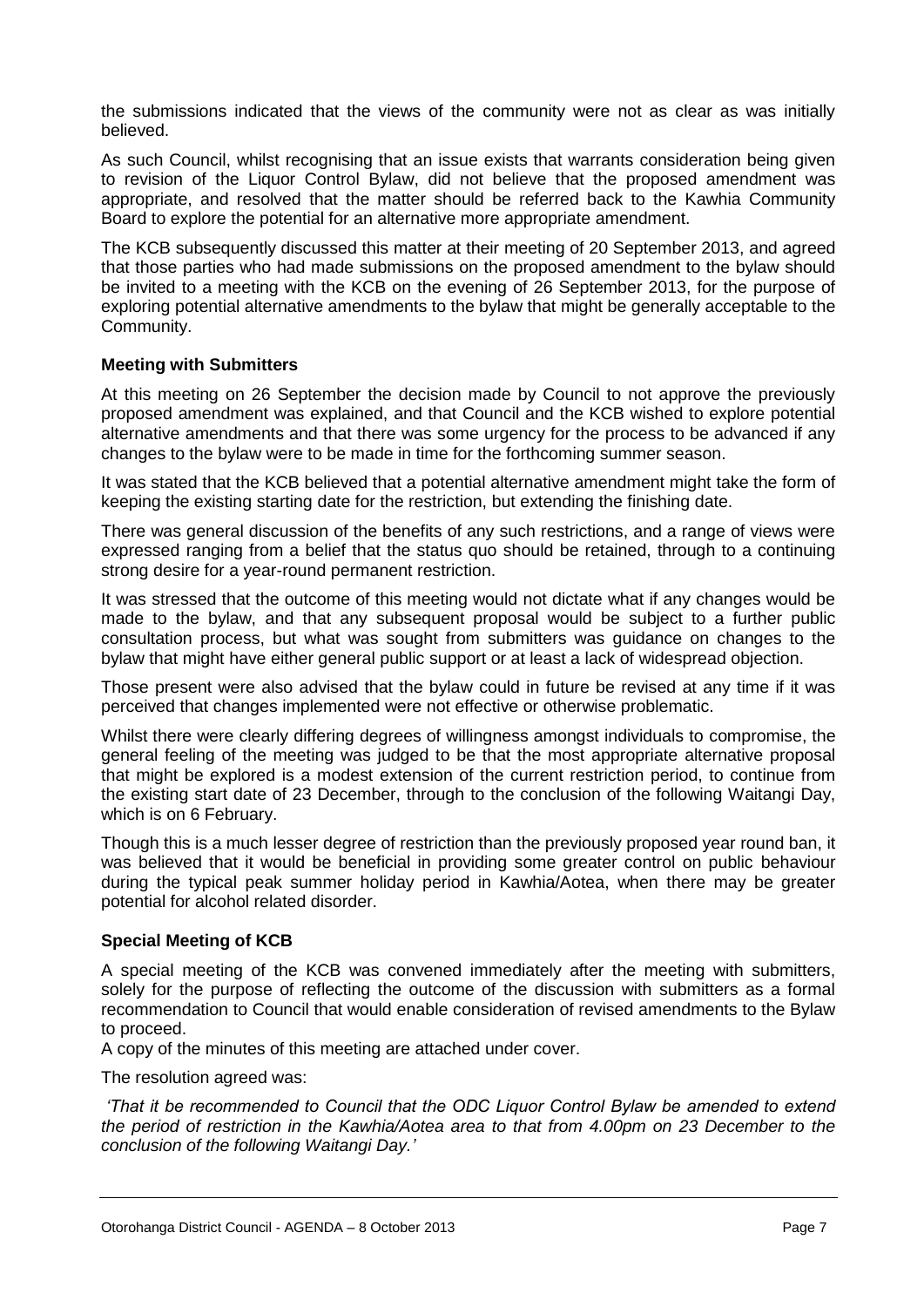#### **Further Process**

Should Council choose to give effect to the recommendation of the KCB above, the same process will be followed as when the initial amendment to the Bylaw was proposed. The following sections therefore largely replicate information previously provided to Council.

#### **Existing Liquor Control Bylaw**

Otorohanga District Council adopted a Liquor Control Bylaw in 2007, a key element of which was a limited seasonal liquor ban in Kawhia and Aotea.

As required by the Local Government Act 2002 (the Act) the bylaw was reviewed and approved without change in 2012 for a further period of ten years. Council has the authority to change, amend or repeal a bylaw at any time between the regular reviews required by the Act

Except for very minor amendments Council is required to undertake the Special Consultative Procedure set out in s83 of the Act to amend the Liquor Control Bylaw 2007. When considering a change to a bylaw Council must have regard to the general bylaw making provisions of the Act.

The Local Government Act empowers Council to make bylaws for its district for one or more of the following purposes {s145}:

- Protect the public from nuisance
- Protect, promote and maintain public health and safety
- Minimise the potential for offensive behaviour in public places.

It also enables territorial authorities to make bylaws for the purpose of prohibiting or otherwise regulating or controlling, either generally or for one or more specified period {s147}:

- the consumption of liquor in a public place
- the bringing of liquor into a public place
- the possession of liquor in a public place
- in conjunction with a prohibition relating of liquor, the presence or use of a vehicle in a public place

The Local Government Act 2002 also requires Council to consider whether the Liquor Control Bylaw 2007 is the most appropriate way of addressing issues associated with reducing alcohol related disorder offences and anti-social behaviour in public places and whether the proposed bylaw is the most appropriate form of bylaw and that it does not give rise to any implications under the NZ Bill of Rights Act.

#### **Amendment Process and Statement of Proposal**

The current ODC Liquor Control Bylaw imposes controls of the type described in the previous section during the period between 23 December and 6 January in the Kawhia and Aotea liquor ban area.

Should Council wish to amend the existing bylaw to extend the period of restriction to Waitangi Day this would be considered to be more than a minor change, and it would therefore have to follow the Special Consultative Procedure contained in the Local Government Act for community consultation and comment on its proposed decision to amend the bylaw**.**

As part of the Special Consultative Procedure the Council must produce a Statement of Proposal, and make it available to the community, which identifies the changes and provides the reasons for the changes to the bylaw. The Statement of Proposal is attached to this report. In addition the Statement of Proposal must be notified and distributed to the community.

#### **Proposed Change**

It is proposed to extend the current liquor ban to cover the period from Christmas Eve through to and including Waitangi Day.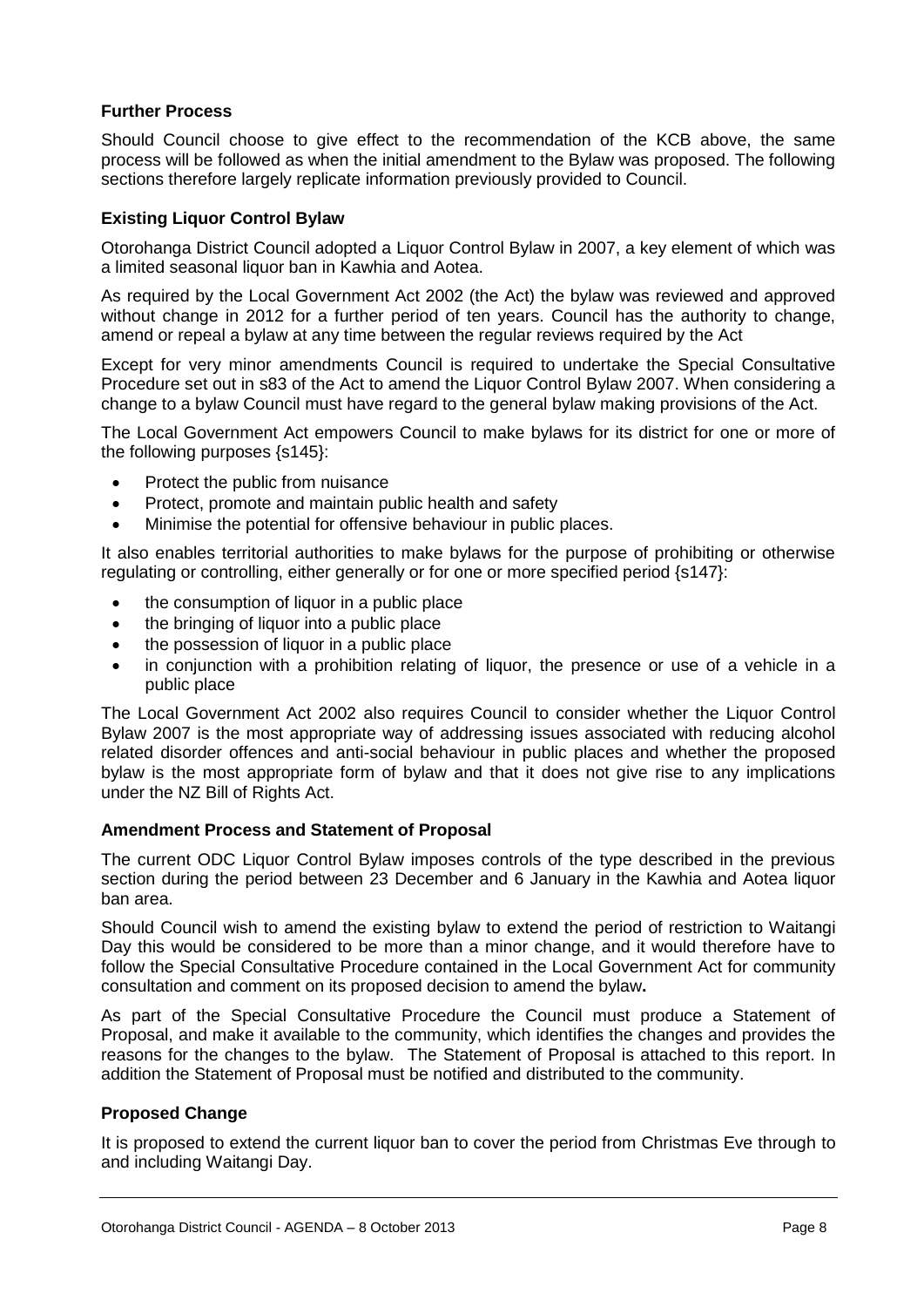In accordance with previous practice it is proposed that the exact times of the ban contain a few hours as a 'buffer' on either side of the desired 'core' restriction period, with 4.00pm on preceding and following days being set as the precise 'boundary' times.

It is therefore proposed that the exact period of the restriction, as stated in the bylaw will be from 4.00pm on 23 December to 4.00pm on the following 7 February, unless Waitangi Day fall on a Saturday or Sunday, in which case the holiday will be 'Mondayised' and the bylaw shall remain in force until 4.00pm of the Tuesday following Waitangi Day.

The area to which the ban applies is the entire Kawhia peninsula west of Aotea Road. A map of the Kawhia and Aotea Liquor Ban Area is contained in the bylaw. The ban will apply to all public places within the liquor ban area.

The Liquor Control Bylaw 2007 will be amended by making changes to the First and Second Schedules which state the dates and times when the Liquor Ban will be in force.

By imposing an extended liquor ban period it will necessary to create an authority to grant waivers to the bylaw to cover events and occasions that the ban would otherwise make unlawful.

#### **Report under Section 155 of the Local Government Act 2002**

In proposing an amendment to the bylaw, s155 of the Local Government Act 2002 requires the Council to:

'determine whether a bylaw is the most appropriate way of addressing the "perceived problem', and:

'if so, determine whether the proposed bylaw is the most appropriate form of bylaw, and whether it gives rise to any implications under the New Zealand Bill of Rights Act 1990'

#### **Most Appropriate Form of Bylaw**

In considering what is the most appropriate form of bylaw the Community Board did not believe that the existing bylaw provided the Community with an adequate level of public safety.

In deciding to amend the existing bylaw Council must show that consideration has been given to alternative solutions before choosing the most 'appropriate form of bylaw.'

Options for the duration of an extended ban that have been discussed at various stages are listed below:

- **Option 1:** Permanent (365 days per year)
- **Option 2:** Continuously from 4.00pm on 23 December to 8.00am on the Tuesday after Easter Monday of the following year, and from 6.00 pm to 6.00 am at all other times
- **Option 3:** Continuously from 4.00pm on 23 December to Anzac Day (25 April)
- **Option 4:** Continuously from 4.00pm on 23 December to Waitangi Day (6 February)
- **Option 5:** Continuously from 4.00pm on 23 December to Auckland Anniversary Day (last Monday in January))

Following the recent public consultation process Council was unable to support option 1, and it is believed that since option 2 is quite similar to option 1, it would also have been subject to similar opposition, and also has a greater level of complexity that could make its enforcement problematic.

The recent discussion of the KCB has therefore focused on options 3, 4 and 5, with option 4 now being preferred.

#### **Bill of Rights Act**

Bylaws cannot be inconsistent with the New Zealand Bill of Rights Act.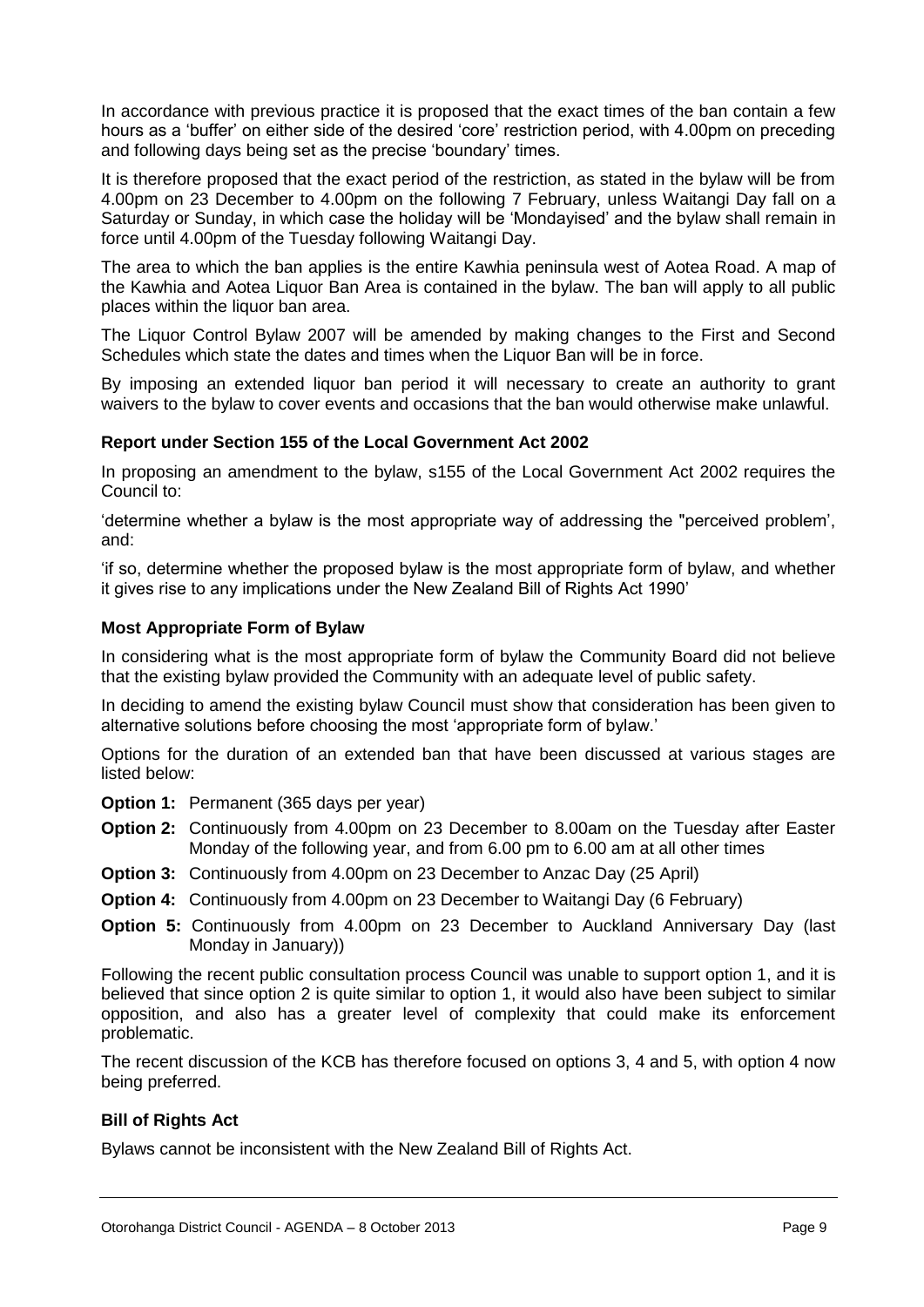In terms of the proposed Liquor Control Bylaw 2007, it is envisaged that the "perceived problems" in the Kawhia and Aotea communities relate to the consumption of alcohol in public areas and the resulting harm, damage, disorder and crime in the respective communities. Anecdotal evidence indicates a large amount of anti-social behaviour is alcohol related. If alcohol is permanently prohibited from public places there will be improved community safety. By placing a permanent alcohol restriction onto public places the Police will have the power to remove offenders from "problem areas".

It should be noted that when the original proposal for amendment of the Bylaw to give it yearround effect was discussed by Council, in the accompanying staff report it was noted that '*Whilst a case could be made for an amendment of the bylaw as described, it should also be acknowledged that there could be grounds for valid opposition to the amendment on the basis that the degree of restriction is excessive for the extent of the problems that exist'.*

It is however believed that such grounds for valid objection are significantly reduced for the currently proposed amendment, which, if approved would provide a bylaw which is not significantly different to what is already in place, which has not been the target of any significant complaints or objections since it was introduced in 2007.

The proposed amendment to the bylaw is considered to be consistent with the NZ Bill of Rights Act. While it is acknowledged that it may affect a person's freedom of movement (s18), and possibly freedom from discrimination, the limits within the bylaw are considered to be fair and reasonable.

#### **Communication with the Community**

The recent submission process has shown that some members of the Kawhia/Aotea community do not understand the nature of the controls imposed by either the current or the proposed amended Liquor Control Bylaw, resulting in some unfounded aspects of objection.

It is therefore suggested that if the current proposal to amend the bylaw is to be advanced, some key aspects of the bylaw are explained, though material such as the attached document.

#### **Enforcement Issues and Costs**

The implementation of the proposed extended duration liquor ban could pose different enforcement issues to those which exist for the current bylaw, but the extent of these challenges is likely to be much less than for a year round ban.

It is however understood that the Police would be unlikely to oppose an amendment to the bylaw if it was the desire of the community.

The proposed extended duration of the, liquor ban will have an associated cost, primarily in respect of the associated administrative process including advertising.

It is expected that the overall costs involved will be very modest, with an initial estimate of \$2000 for implementation.

#### **Andrew Loe Environmental Services Manager**

#### **Attachments**

- a. Statement of Proposal Amendment to Liquor Control Bylaw 2007
- b. Map of proposed Liquor Ban area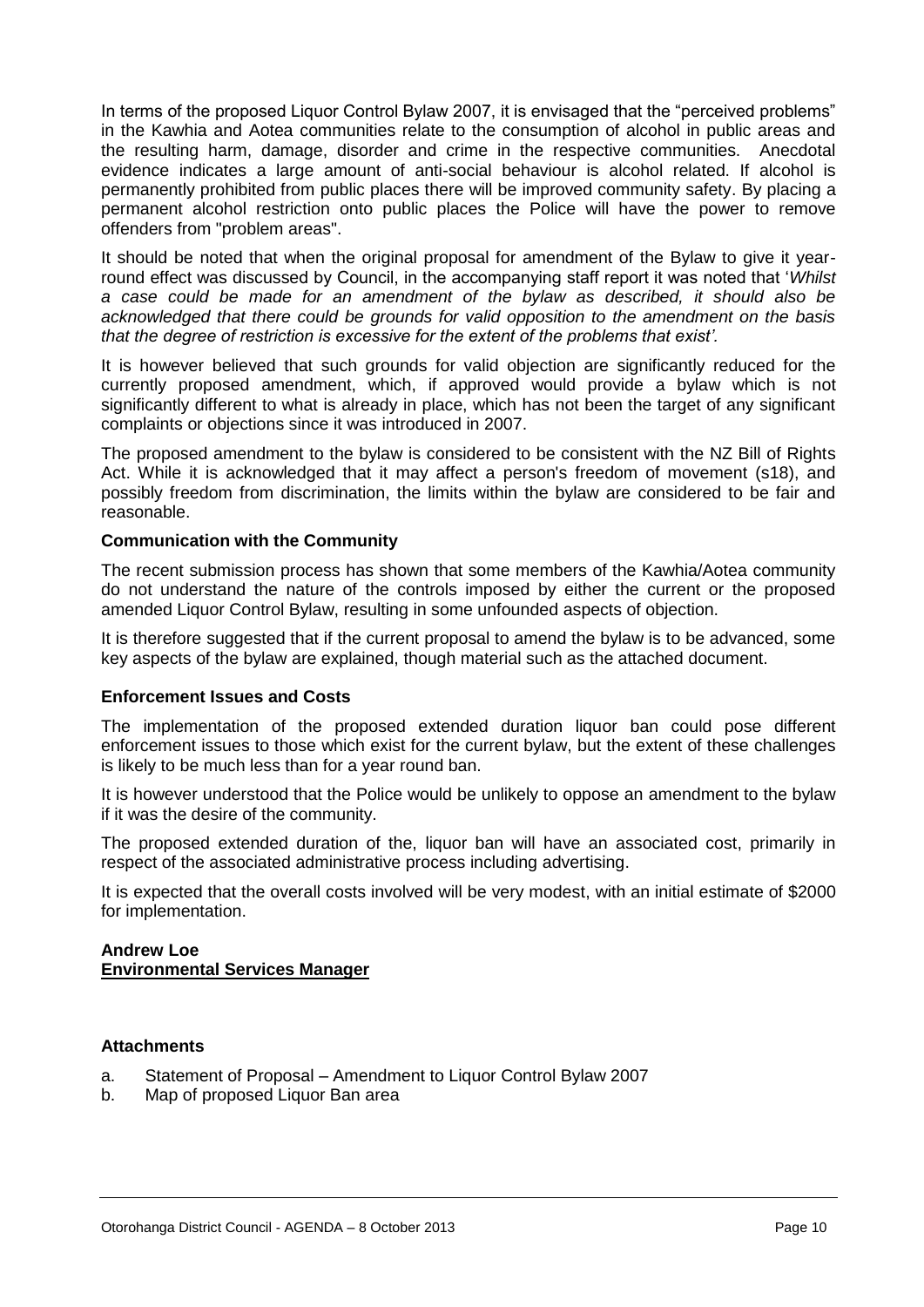# **Otorohanga District Council**

## **Statement of Proposal**

## **Amendment to Liquor Control Bylaw 2007**

#### **1. Introduction**

Otorohanga District Council adopted a Liquor Control Bylaw in 2007. As required by the Local Government Act 2002 (the Act) the bylaw was reviewed and approved without change in 2012 for a further period of ten years. Council has the authority to change, amend or repeal a bylaw at any time between the regular reviews required by the Act

Except for very minor amendments Council is required to undertake the special consultative procedure set out in s83 of the Act to amend the Liquor Control Bylaw 2007. When considering a change to a bylaw Council must have regard to the general bylaw making provisions of the Act.

The Local Government Act empowers Council to make bylaws for its district for one or more of the following purposes (s145):

- a) Protect the public from nuisance
- b) Protect, promote and maintain public health and safety
- c) Minimise the potential for offensive behaviour in public places.

It also enables territorial authorities to make bylaws for the purpose of prohibiting or otherwise regulating or controlling, either generally or for one or more specified period (s147):

- a) the consumption of liquor in a public place
- b) the bringing of liquor into a public place
- c) the possession of liquor in a public place
- d) in conjunction with a prohibition relating of liquor, the presence or use of a vehicle in a public place

The Local Government Act 2002 also requires Council to consider whether the Liquor Control Bylaw 2007 is the most appropriate way of addressing issues associated with reducing alcohol related disorder offences and anti-social behaviour in public places and whether the proposed bylaw is the most appropriate form of bylaw and that it does not give rise to any implications under the NZ Bill of Rights Act.

#### **2. Purpose of this Statement of Proposal**

The Council must follow the Special Consultative Procedure contained in the Local Government Act for community consultation and comment on its proposal to amend the Liquor Control Bylaw 2007**.**

As part of the Special Consultative Procedure the Council must produce a Statement of Proposal, and make it available to the community, which identifies the changes and provides the reasons for the changes to the bylaw. This document is the Statement of Proposal. The information contained in this Statement of Proposal has been approved by Council for notification and consultation. The proposed changes will be publically advertised and will also be available for viewing at all the usual places in the community.

#### **3. Proposal**

The Liquor Control Bylaw 2007 applies only to those parts of Otorohanga District as specified in the schedules to the bylaw. The bylaw will be amended by making changes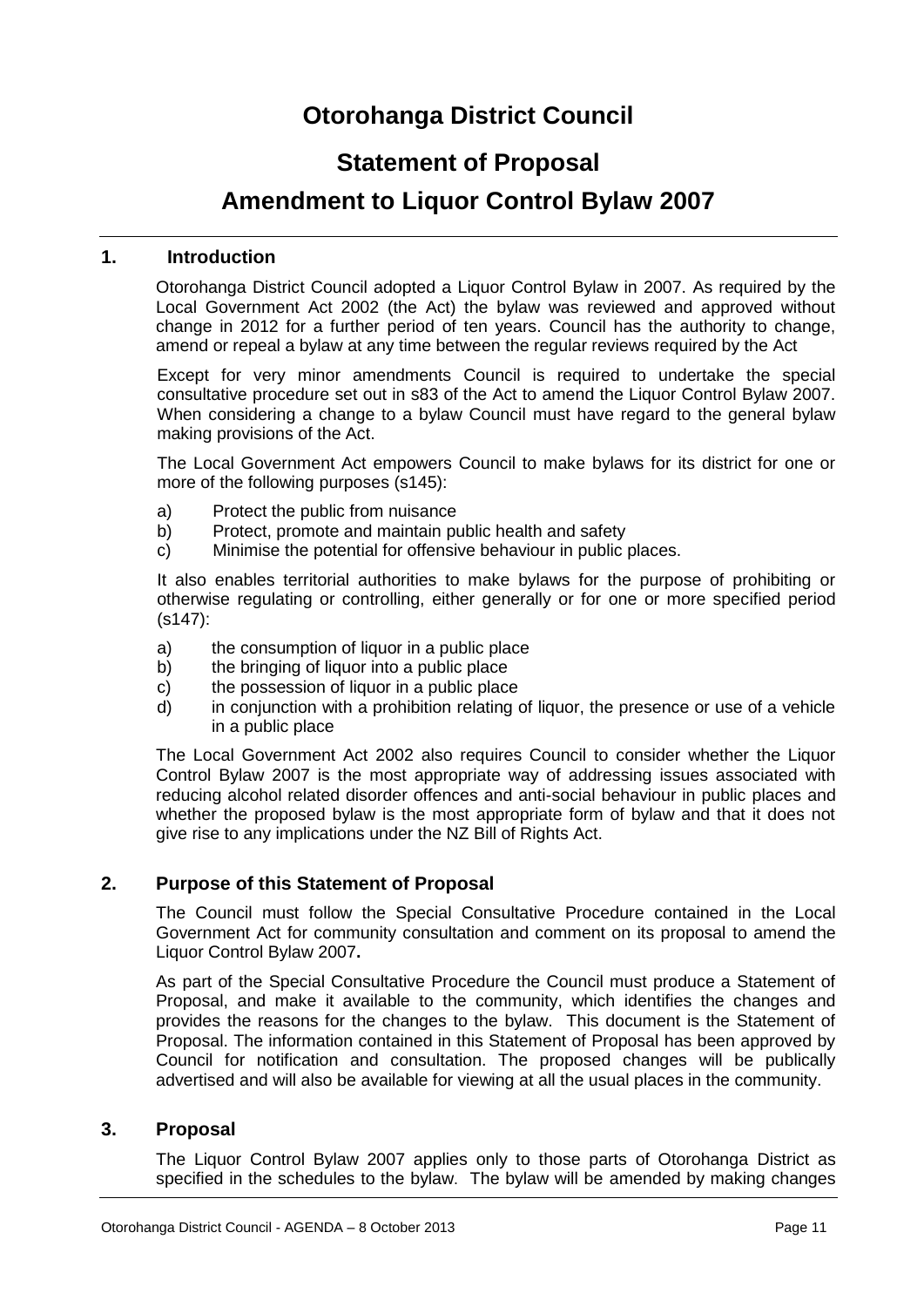to the First and Second Schedules which state the Dates and Times when the Liquor Ban will be in force.

It is proposed to extend the current liquor ban to cover the period from Christmas Eve through to and including Waitangi Day. The area to which the ban applies is the entire Kawhia peninsula west of Aotea Road. A map of the Kawhia and Aotea Liquor Ban Area is contained in the bylaw. The ban will apply to all public places within the liquor ban area.

#### **First Schedule** *-* **Location**

*This Bylaw shall apply to the following location:- the towns of Kawhia and Aotea and all of the surrounding area, west of Aotea Road, as shown and described on the attached map 'Kawhia and Aotea Liquor Ban Area', in all public places including roads, beaches and reserves.*

#### **Second Schedule - Period**

*This Bylaw shall be continuously in force in all public places within the Kawhia & Aotea Liquor Ban Area from 4.00pm on the 23 December till 4.00pm on the following 7 February, unless Waitangi Day fall on a Saturday or Sunday, in which case the Bylaw shall remain in force until 4.00pm of the Tuesday following Waitangi Day.*

By imposing an extended liquor ban period it will necessary to create an authority to grant waivers to the bylaw to cover events and occasions that the ban would otherwise make unlawful.

#### **4. Report under Section 155 of the Local Government Act 2002**

In proposing this amendment to the bylaw, s155 of the Local Government Act 2002 requires the Council to:

- a. determine whether a bylaw is the most appropriate way of addressing the "perceived problem", and
- b. if so, determine whether the proposed bylaw is the most appropriate form of bylaw, and whether it gives rise to any implications under the New Zealand Bill of Rights Act 1990

Bylaws cannot be inconsistent with the New Zealand Bill of Rights Act.

In terms of the proposed amendment to the Liquor Control Bylaw 2007, the "perceived problems" in the Kawhia and Aotea communities relate to the consumption of alcohol in public areas and the resulting harm, damage, disorder and crime in the respective communities. Anecdotal evidence indicates a large amount of anti-social behavior is alcohol related. If alcohol is permanently prohibited from public places there will be improved community safety. By extending the liquor ban to cover the main holiday period the Police will have the additional powers to remove offenders from "problem areas".

The proposed amendment to the bylaw is considered to be consistent with the NZ Bill of Rights Act. While it is acknowledged that it may affect a person's freedom of movement (s18), and possibly freedom from discrimination, the limits within the bylaw are considered to be fair and reasonable.

#### **Dave Clibbery CHIEF EXECUTIVE OFFICER**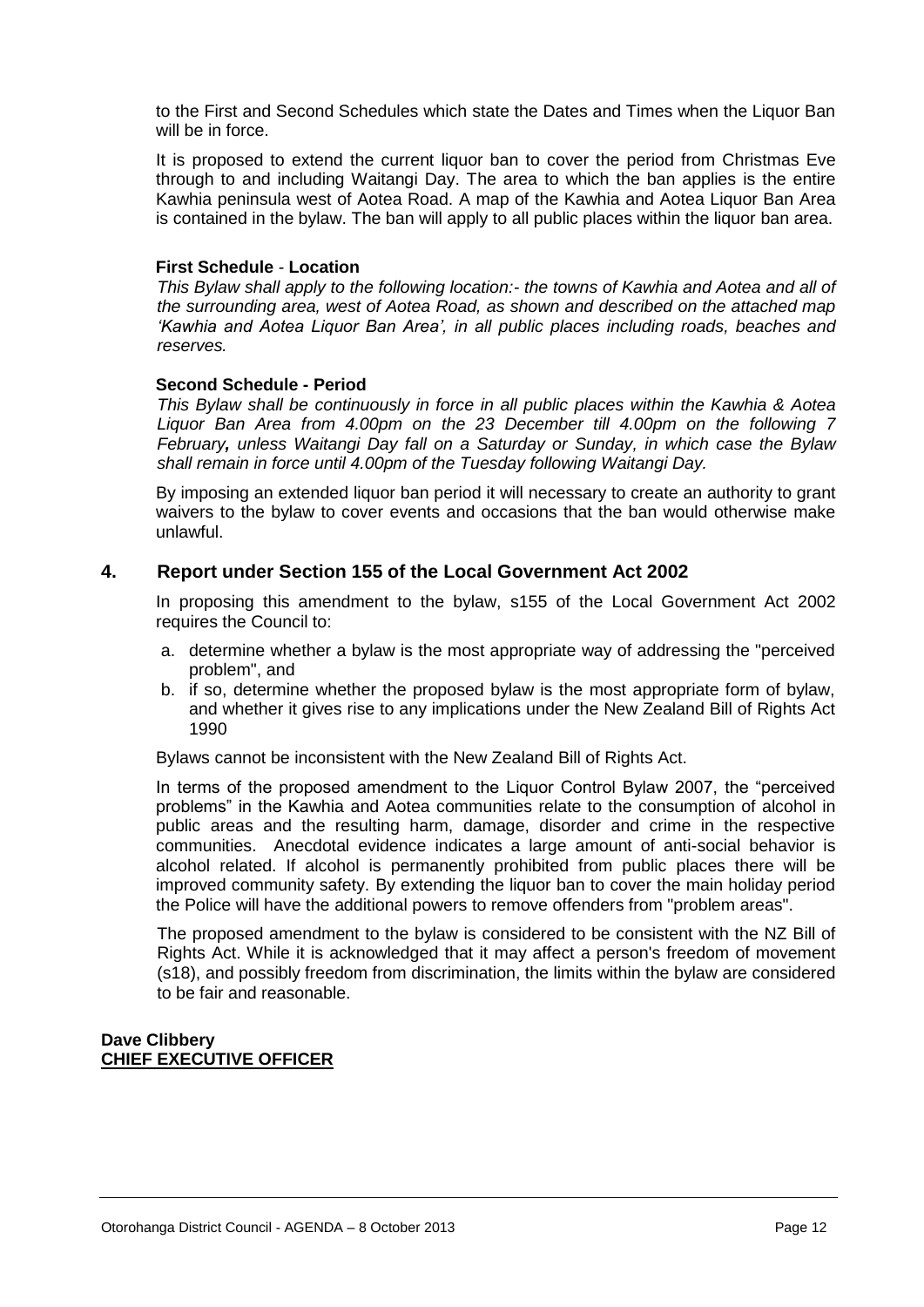# **Liquor Control Bylaw – Key Points**

Recent public consultation in respect of a proposed amendment to Council's Liquor Control Bylaw has suggested that some Kawhia/Aotea residents may not understand the effects of the current or future Bylaw.

The current Liquor Control Bylaw regulates and controls the consumption, bringing and possession of liquor in public places in the Kawhia / Aotea area between 23 December and the following 6 January.

The previous and currently proposed amendments to the bylaw only changed the period during which the restrictions of the Bylaw had effect; the scope of the Bylaw otherwise remained the same as at present.

Below are answers to some questions regarding the Bylaw. For fuller details, the Bylaw should be read.

- **Q.** What area does the Bylaw affect?
- **A.** The towns of Kawhia and Aotea and all of the surrounding areas west of Aotea Road. It does not affect Oparau or other areas to the east or north.
- **Q.** Does the Bylaw prevent any liquor being drunk in the defined area during the restriction period?
- **A.** No. There is no complete prohibition of alcohol in the defined area. Liquor can still be consumed on private property, or on defined areas of public property covered by liquor licences, including special licences.
- **Q.** Does the Bylaw prevent liquor being transported through public places during the period of the ban?
- **A.** No. Liquor can be transported through public places in un-opened containers, provided that this is done in a manner that is unlikely to result in unauthorised consumption of liquor in a public place.
- **Q.** Does the Bylaw prevent liquor being consumed on existing permitted on-street (public) areas associated with licenced premises, such as those permitted for outdoor 'alfresco' restaurant dining?
- **A.** No, the customers of these establishments may still consume liquor purchased from these premises in those areas, defined by the placement of tables and chairs, which are included as part of the premises under their liquor licence.
- **Q.** Other than areas associated with licenced premises, are there any public areas where liquor may be consumed during the period of the restriction?
- **A.** No. Liquor cannot be consumed at any time during the restricted period in any place (including roads, beaches and reserves) within the area of the restriction that are under the control of Council and open to or used by the public. Liquor may also not be consumed in vehicles in such places.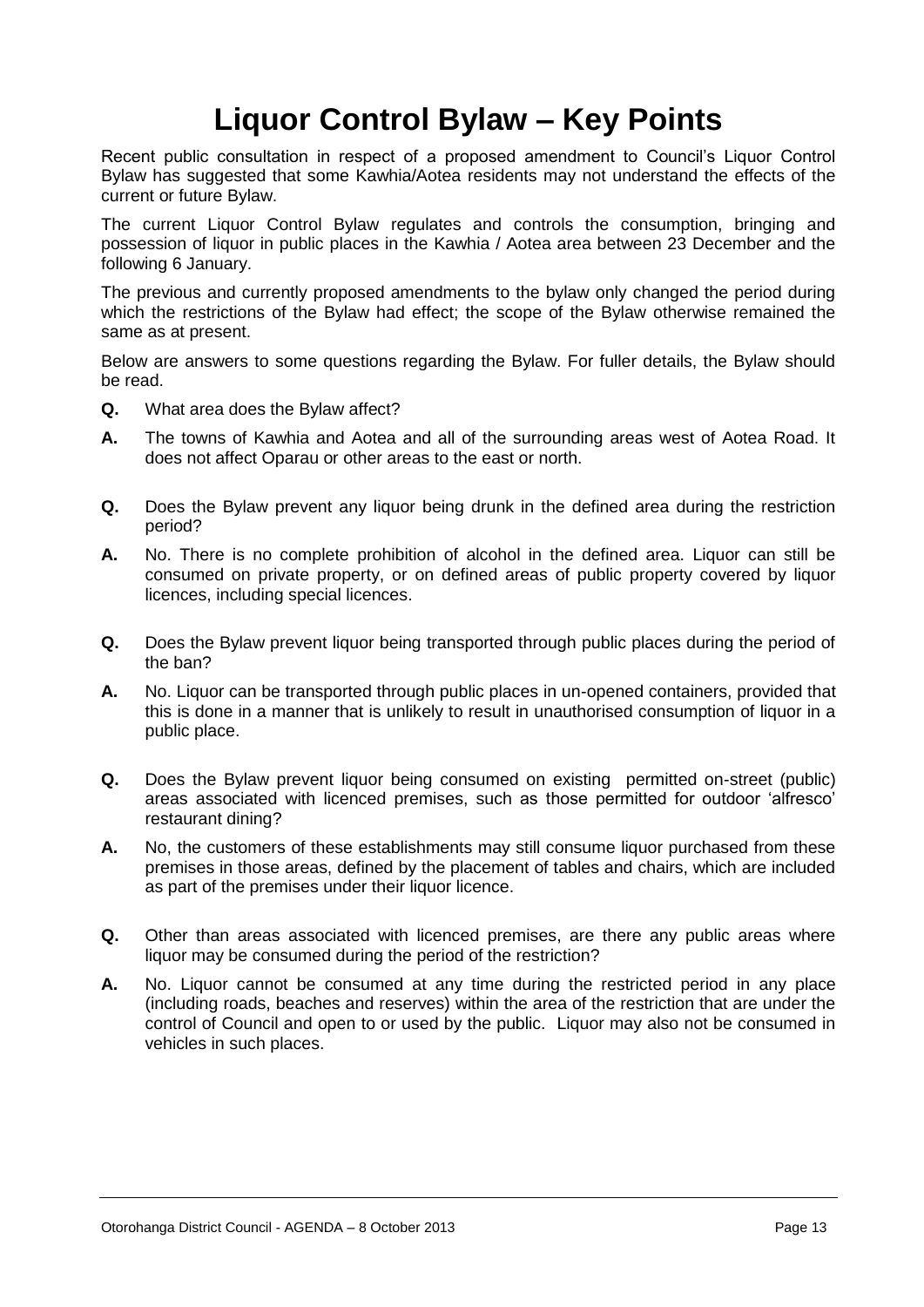

 $\delta = -\infty$